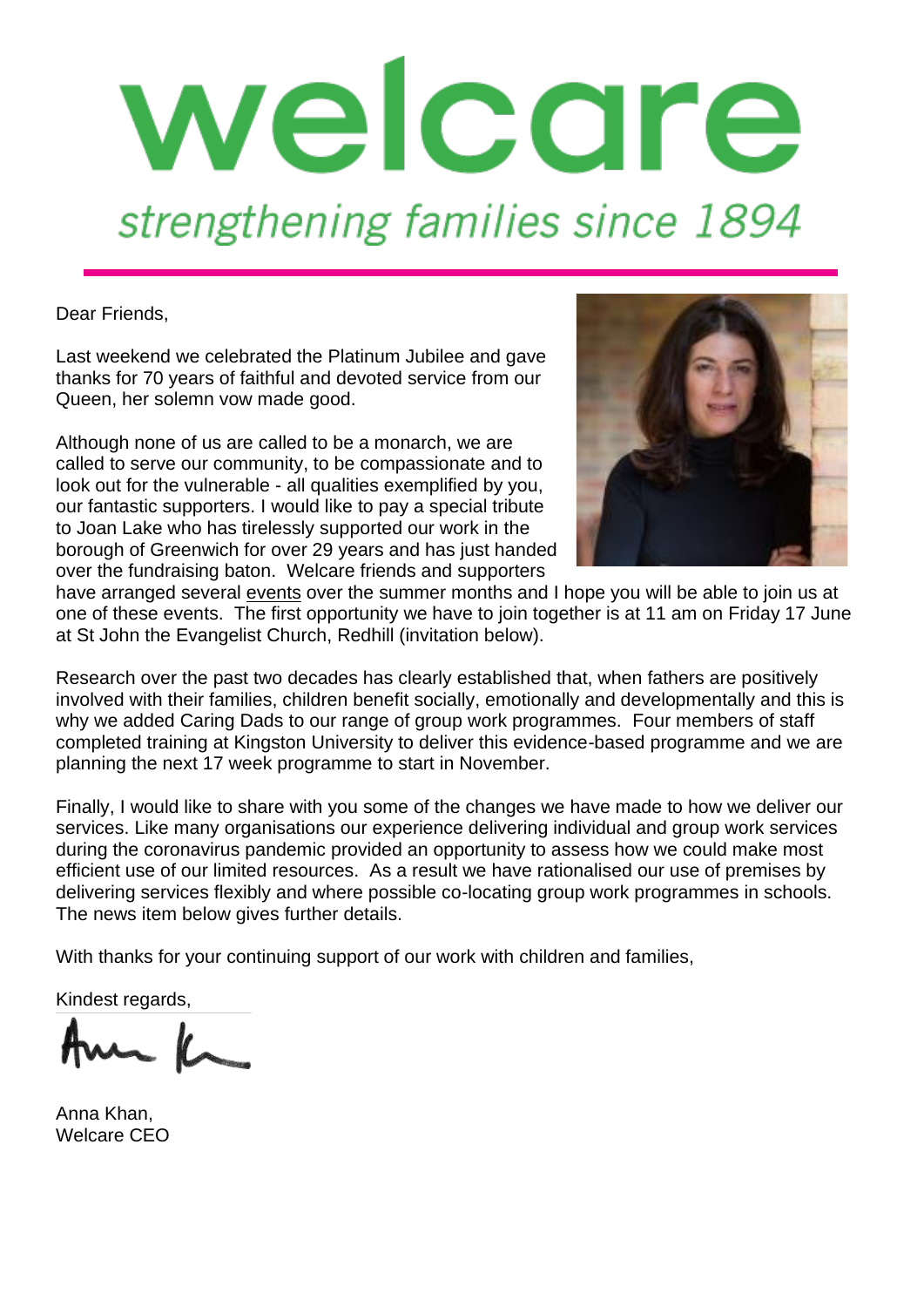

# **OUR LATEST NEWS**

# Caring Dads: Summary and reflection



In March Welcare hosted the final 'graduation' session of our first ever Caring Dads 17-week course. It gave us the opportunity not just to celebrate the success and achievement of the men that attended but also for them to look back and reflect on just how much they had learnt about themselves and the positive impact it had on their relationship with their children.

Our pilot group comprised 6 dads from varied backgrounds. Several participants admitted to being

skeptical at the outset of the course. "I didn't think anything would change," says one. "I thought the group wasn't for me." Another was worried as he didn't know what to expect. Caring Dads aims to develop the father's relationship with his children and encourage child centred behaviour.

One dad on our course had recently moved back in with his partner and 15 month old daughter after 9 months of living apart. He says being around to see his daughter's development feels great. "We were worried that she hasn't started walking yet, but this week I've been watching her move around with the baby-walker… I would have missed that before."

Following domestic abuse or family breakdown fathers often feel angry and deny their part in the situation blaming others. Caring Dads increases men's awareness of abusive or neglectful behaviour and enables them to take responsibility for their actions. As one participant commented "It's helped me realise my past mistakes and accept my fault in them".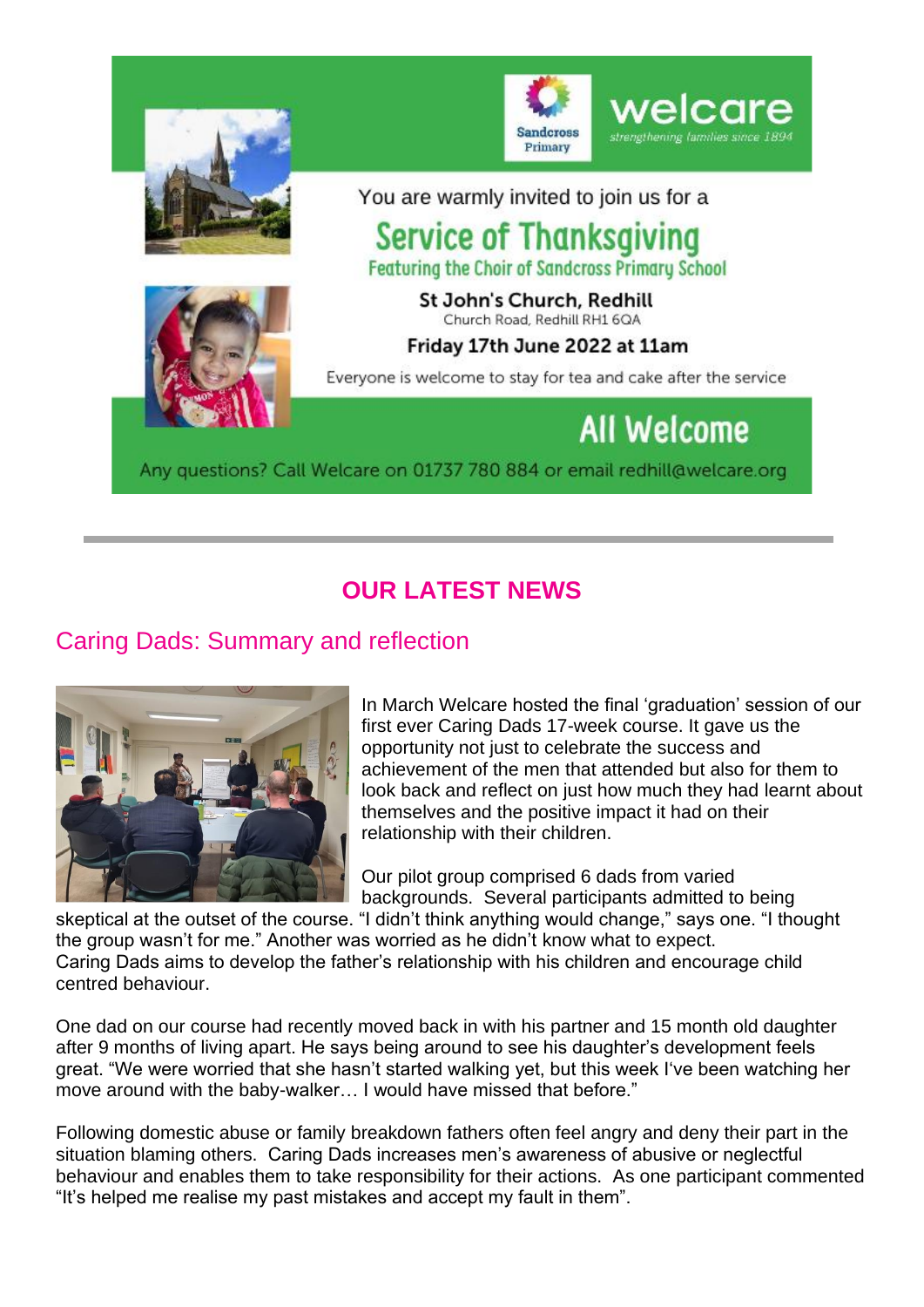All participants noted an improvement over the duration of the course. There was an 85% increase in the before and after score for keeping children safe, family routine and boundaries and behaviour. Over the 17 weeks of the course the men had supported each other providing support, encouragement, and humour, one said the "best thing was the comradeship with other men and having the opportunity to discuss feelings and emotions with other people who understand"

The group intervention is focused on men who have abused, neglected, or exposed their children to violence however it is important that men do not feel judged about the circumstances that have led them to need help and we were pleased that one father summed up our approach perfectly. "Men should know they are not being judged, it is not a course for 'bad' fathers, but men brave enough to admit they need help and who want to improve".

Our next Caring Dads course starts on Thursday 3rd November. For more information, or to make a referral email [info@welcare.org](mailto:info@welcare.org) or call 020 7820 7910

## Families we've helped: Sam's Story



We know what a difference a positive male role model can make to the lives of children. However 8 year old Sam, living with his grandmother and sister, felt that he had no one special in his life he could turn to. Having his own Welcare Family Support Worker enabled Sam to explore his feelings in a safe, supportive environment and he learnt how to manage his behaviour, positively impacting the family as a whole.

Sam struggled to control his emotions both at home and

school and his grandmother found it hard to parent positively. She felt overwhelmed and her own physical and mental health were suffering as a result.

It quickly became apparent Sam needed someone special in his life he could turn to to and talk about how he was feeling but first the Welcare family support worker needed to build a good relationship with him. They did this by playing games and carrying out fun activities including cooking, exploring outdoors and playing games; UNO was a particular favourite. As his confidence and trust developed Sam was able to use these sessions to explore his feelings and behaviour. Using the volcano experiment and a mini explosion we talked about the triggers for his anger and how he could manage his behaviour and this had a dramatic effect on his behaviour at home and school.

However Welcare didn't just work with Sam. The same family support worker helped Sam's grandmother to develop positive parenting and consistent boundaries and routines which meant she had the confidence to manage her family. She also encouraged the grandmother to spend more one to one time with Sam so that when she stepped away he would continue to have a special person in his life. Welcare supported the family to attend appointments at CAMHS resulting in a diagnosis which helped understand and support Sam's behaviour. When Sam was suspended from school for aggressive behaviour the School and Welcare worked together to put in place a Personal Development Plan and subsequently support the family to use it as a tool for giving praise, understanding when the low points were in Sam's day and put in place strategies to support those low points.

Receiving praise built Sam's self esteem and confidence and he began to respond differently to difficult situations. He learnt how to regulate his emotions and rather than use aggression to solve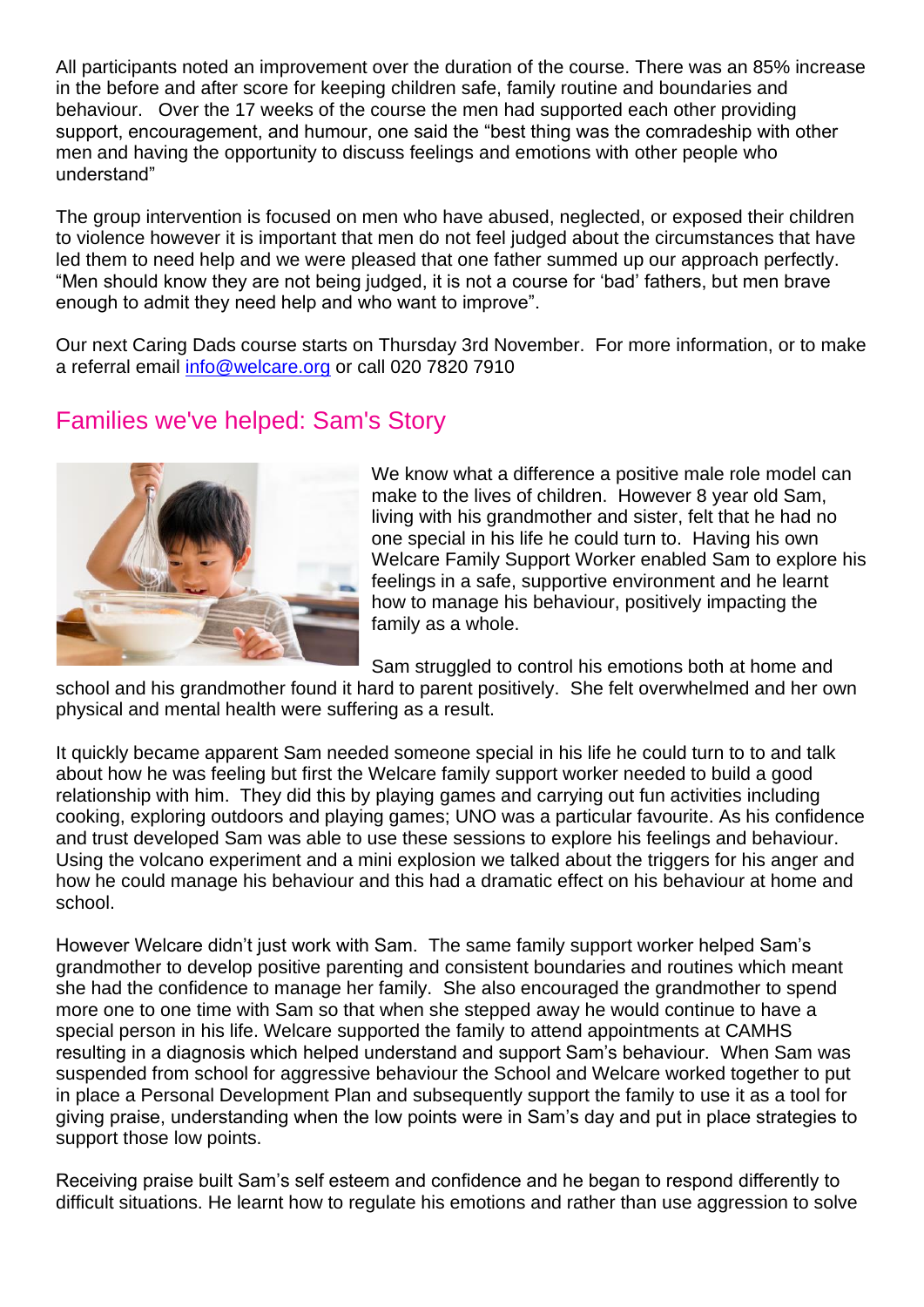a problem will ask for support if he needs it. His grandmother now uses positive parenting and has learnt how to respond appropriately to challenging situations.

Now a stronger family unit it was important for the family to have a positive ending. Over a period of 4 weeks we talked about how far they had come and signposted Sam to where he could go if he needed to talk. On the final meeting Sam was given a stone to hold when he needed to remember the shared fun and positive times.

The family say: "routine has been established for the morning and evening, leading to a less fraught household. Sam has had help to manage his emotions which while not always consistent has meant the family environment is more positive. School outcomes have improved and his behaviour in school is now rarely disruptive". Sam's grandmother feels better about her ability to parent in a more positive way and is considerably happier than at the start of the process.

\*names have been changed

### New Premises Update



The coronavirus pandemic provided an opportunity to pause and reflect on how Welcare can deliver services more flexibly and sustainably and reduce our fixed overhead costs. Although some of the premises we occupied had a low annual rent they were challenging and expensive to maintain. As part of our future planning we are rationalising our use of premises by delivering community services flexibly and where possible co-locating our group work programmes in schools.

Services delivered from the Redhill Family Centre

are unaffected as we own the building. However, over the last 6 months, we have vacated premises in East Sheen and Woolwich Arsenal and before the end of the year, we hope to relocate the central office within the Southwark Diocesan Board of Education (SDBE) and focus delivery of group work programmes in partnership with schools. The work of Welcare in southeast London will be co-ordinated from our base in Community House in Bromley town centre, these are premises we occupy under licence and we can hire additional space as and when needed. Later in the summer, we plan to co-locate our services in south-west London within the Castelnau Community Centre in SW13.

I will bring a further update in the September newsletter.

# Aquathlon Superstar



Pictured here with her medal is Sophie, the newest and youngest member of Welcare's generous Greenwich Friends Group. At the end of May 2022, she took part in the Greenwich Tritons Junior Aquathlon in aid of Welcare swimming 200m and running 2000m. With help from her mum, she raised a fantastic £365.00 through her JustGiving page, with all donations going to Welcare. Thank you Sophie, you are a superstar!

Sophie says *''I'm eleven years old and my Nana is my inspiration for this ... every year my Nana participates in charity runs/events raising money for this great charity. So, this year I'm helping my Nana raise money for Welcare by taking part in the Greenwich Tritons Junior Aquathlon"*